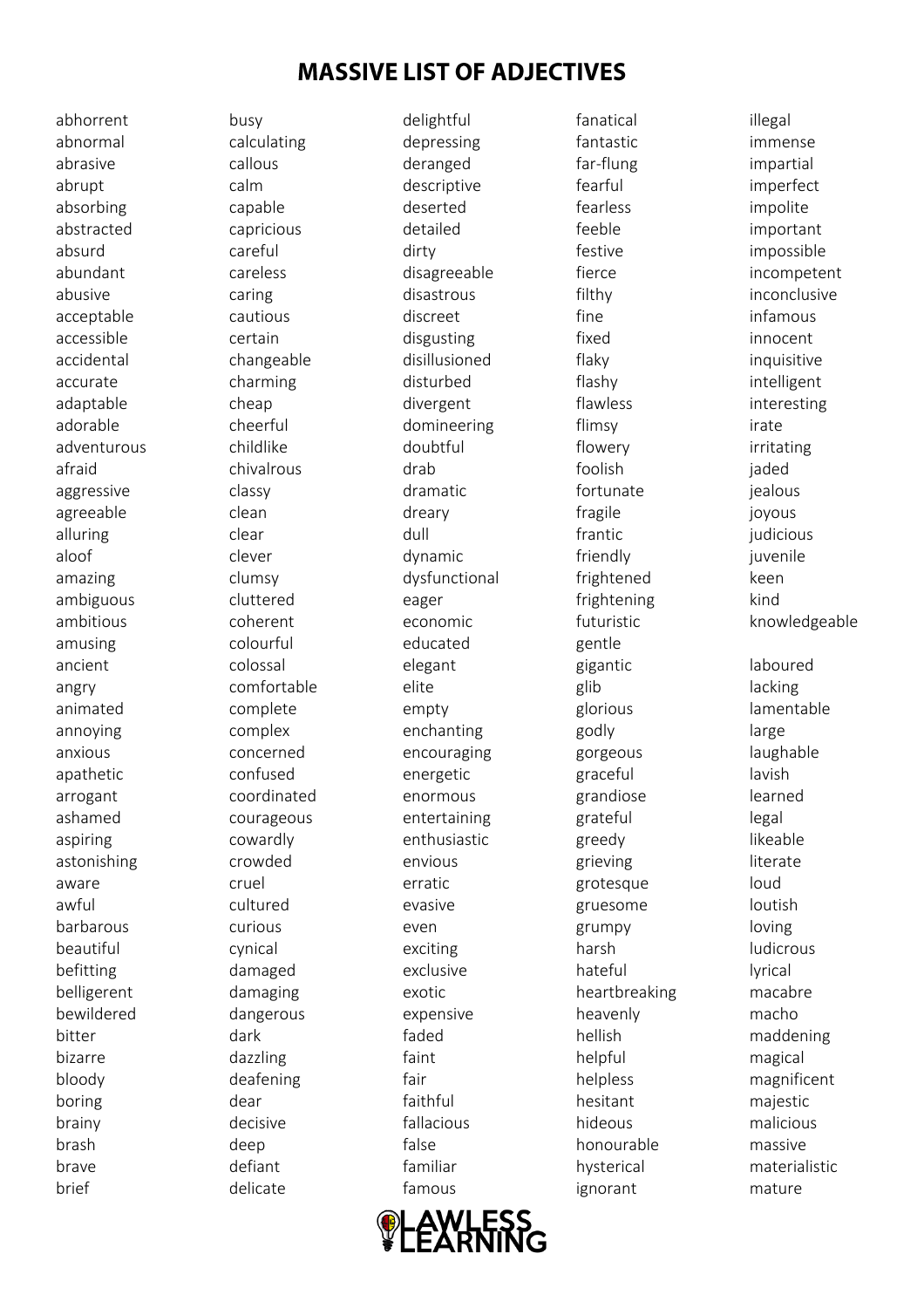## **MASSIVE LIST OF ADJECTIVES**

mean meek mellow merciful messy mighty military mindless minor mixed modern momentous motionless mountainous muddled mundane murky mushy mute mysterious naive nappy narrow nasty natural naughty nauseating near neat nebulous necessary needless needy neighbourly nervous new next nice nifty nimble nine nippy noiseless noisy nonchalant nondescript nonstop normal nostalgic nosy

noxious null numberless numerous nutritious nutty oafish obedient obeisant obese obnoxious obscene obsequious observant obsolete obtainable oceanic odd offbeat old old -fashioned omniscient one onerous open opposite optimal orange ordinary organic ossified outgoing outrageous outstanding oval overconfident overjoyed overrated overt painful painstaking pale paltry panicky panoramic parallel parched parsimonious past pastoral

pathetic peaceful penitent perfect periodic permissible perpetual petite petite phobic physical picayune pink piquant placid plain plant plastic plausible pleasant plucky pointless poised polite political poor possessive possible powerful precious premium present pretty previous pricey prickly private probable productive profuse protective proud psychedelic psychotic public puffy pumped puny purple purring



pushy puzzled puzzling quack quaint quarrelsome questionable quick quickest quiet quirky quixotic quizzical rabid racial ragged rainy rambunctious rampant rapid rare raspy ratty ready real rebel receptive recondite redundant reflective regular relieved remarkable reminiscent repulsive resolute resonant responsible rhetorical rich right righteous rightful rigid ripe ritzy roasted robust romantic roomy

rotten rough round royal ruddy rude rural rustic ruthless sable sad safe salty same sassy satisfying savoury scandalous scarce scared scary scattered scientific scintillating scrawny screeching second second -hand secret secretive sedate seemly selective selfish separate serious shaggy shaky shallow sharp shiny shivering shocking short shrill shut shy sick silent silent